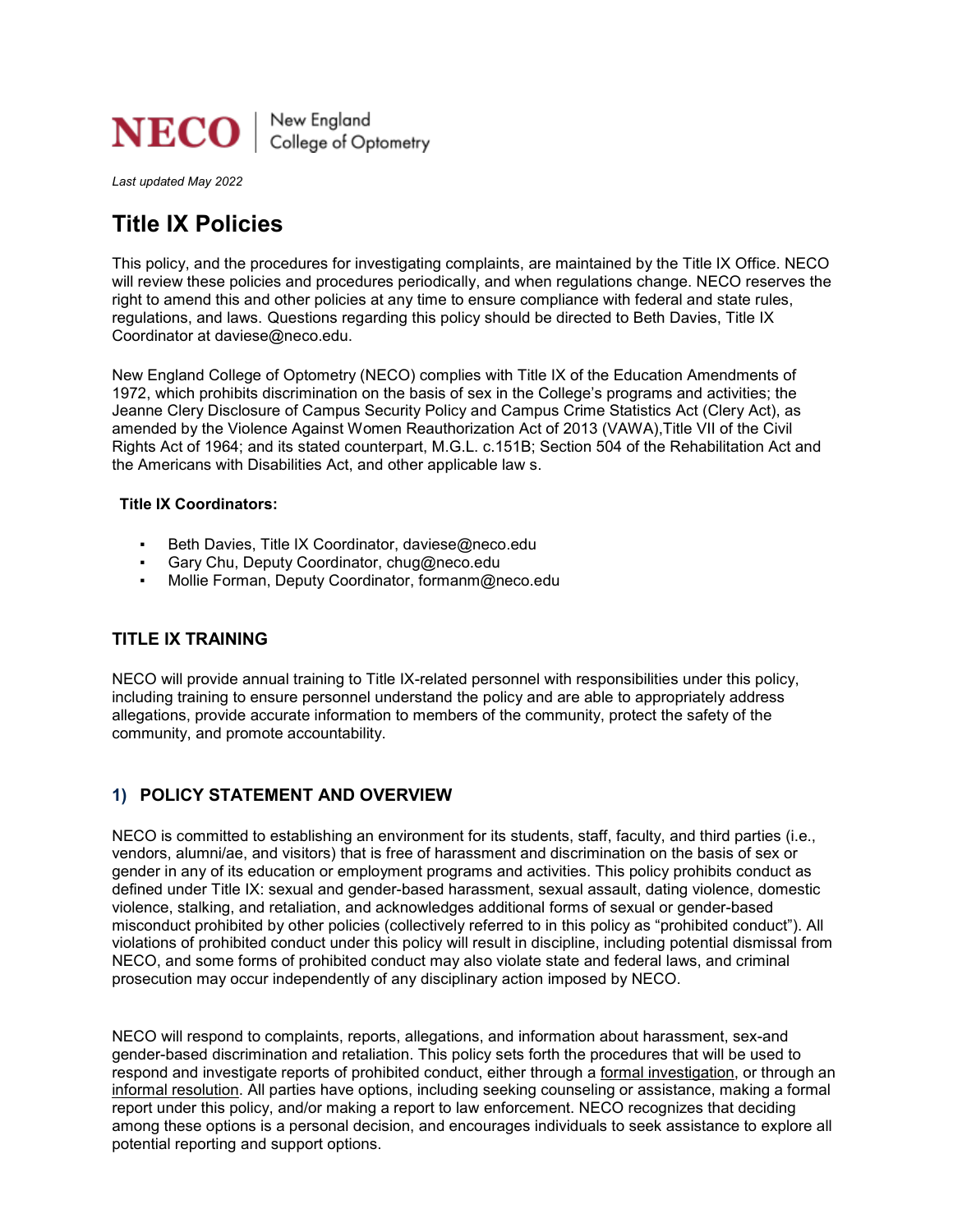NECO employees must report allegations of sexual harassment and other forms of sex- and genderbased discrimination that they observe or learn about, whether prohibited by Title IX or not, to the Title IX Coordinator. Employees who intentionally fail to report allegations of sexual harassment and other forms of sexual misconduct that they observe or learn about may be subject to disciplinary action**.**

**NECO prohibits retaliation for reporting an alleged violation of Title IX policies.** Retaliation occurs when an adverse action is taken against an individual for raising concerns about conduct that is prohibited by law or policy.

# **2) NECO's TITLE IX COORDINATOR AND DEPUTY COORDINATORS**

The Title IX Coordinator has the primary responsibility for coordinating NECO's efforts related to the intake, investigation, resolution, and implementation of supportive measures to stop, remediate, and prevent discrimination, harassment, and retaliation prohibited under this policy. The Title IX Coordinator receives allegations of sexual or gender-based misconduct and determines whether the allegations are prohibited by Title IX, or whether they fall under other laws and/or NECO policies.

The Title IX Coordinator will also ensure that ongoing training and education regarding sex/gender-based harassment, discrimination, and retaliation take place, as well as compliance-related reporting.

After an alleged violation of this policy is reported, the **Title IX Coordinator** will:

- ensure that the appropriate steps are taken, including providing supportive measures,
- conduct investigating as appropriate,
- assign advisors (when appropriate)
- determine which resolution process (formal investigation or informal internal resolution) will apply based on the allegations raised.

NECO also has two **Deputy Title IX Coordinators.** These individuals can offer further information to those who may have questions about these policies, and formal reports can be submitted to them. The Deputy Title IX Coordinators will also keep individuals involved in the formal investigations process and provide updates regarding its progress. The Deputy Title IX Coordinators may participate in informal resolution processes and will conduct the role of Hearing Officer, however they will not participate in the investigation when a formal Title IX complaint is made, the hearing panel, or in the deliberations regarding the investigation report.

# **3) COORDINATION WITH OTHER NECO POLICIES**

This policy addresses sexual and gender-based harassment, sexual assault (non-consensual sexual touching, forcible or not), stalking, domestic violence, sexual exploitation, and retaliation (collectively referred to in this policy as "prohibited conduct").

Other forms of sex discrimination (not based on harassment or violence), and discrimination and harassment based on race, color, nationality or ethnic origin, sex, age, or disability are governed by **NECO's Non-Discrimination Policy.** In addition, the conduct of students, employees, and faculty is governed by the following policies:

- **Student Code of Conduct**
- **Employee Manual**
- **Faculty Handbook**
- NECO Policy on Consensual Relationships which prohibits romantic and/or sexual relationships between employees and students (undergraduate, graduate or doctoral), and employees and any individual whom that person supervises or evaluates in any manner.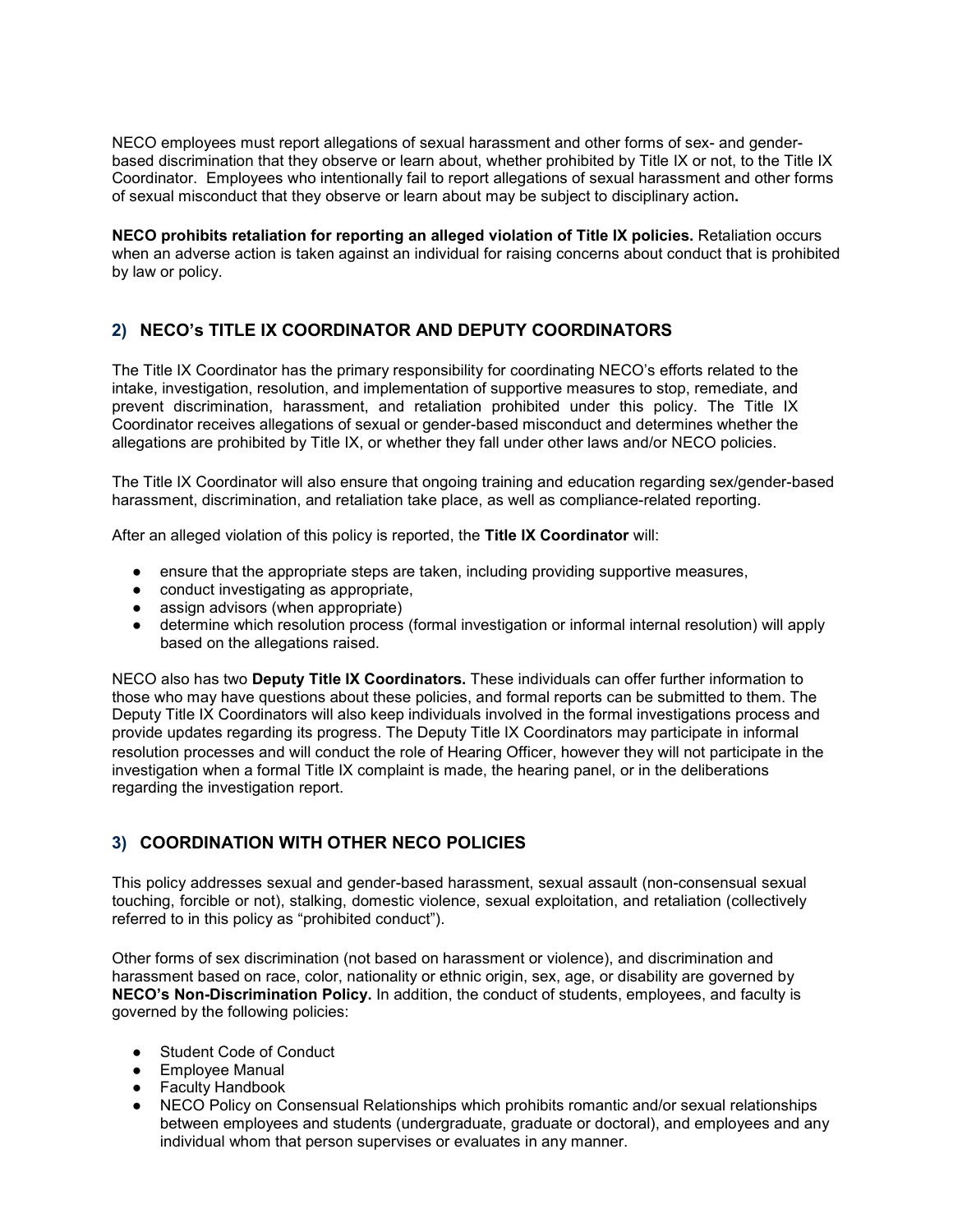Where conduct involves the potential violation of both the Title IX policy and another NECO policy, NECO may choose to investigate other potential misconduct under the procedures outlined in this policy.

# **4) CONFIDENTIALITY, PRIVACY, AND REPORTING RESPONSIBILITIES OF NECO EMPLOYEES**

Individuals should be aware of the difference between confidentiality and privacy, and responsibilities around actual knowledge and anonymous reporting:

**Confidentiality:** Confidentiality refers to the legal protection of information disclosed to individuals such as licensed professional mental health counselors, licensed medical professionals, and ordained clergy; only these individuals can guarantee complete confidentiality unless the concern involves a continuing threat of serious harm to self or others.

**Privacy:** Privacy refers to the discretion that will be exercised by NECO in the course of any investigation or other processes under this policy. The Title IX Coordinator(s) will attempt to protect the privacy of reports and proceedings to the extent reasonably possible, however information related to a report of prohibited conduct will be shared in a limited manner with NECO employees who have a need to know in order to assist in the assessment, investigation, and resolution of the report and related issues, and in order to comply with its obligations regarding campus safety and Title IX. NECO will make reasonable efforts to investigate and address reports of prohibited conduct under this policy, and information may be disclosed to participants in an investigation as necessary to facilitate the thoroughness and integrity of the investigation.

**Actual Knowledge:** Once NECO has actual knowledge that a Title IX prohibited act has occurred, the college is obligated to respond in a manner which is not deliberately indifferent. Actual knowledge is defined as notice of allegations to the Title IX Coordinator, Title IX Deputy Coordinator, or any official who has the authority to institute corrective action on behalf of the institution. These other officials include, but are not limited to:

- President of the College
- Vice President and Dean of Academic Affairs
- Executive Vice President and COO, CFO

**Anonymous Reports:** Any person may make an anonymous report concerning an act of prohibited conduct. A person may report the incident without disclosing their name, identifying the respondent, or requesting any action. Depending on the level of information available about the incident and the people involved, however, the college's ability to respond to an anonymous report may be limited. Where a complainant wishes to remain anonymous, or does not want to participate in the investigation process, the Title IX Coordinator may determine that it is necessary to initiate an investigation and adjudication process with the information provided but without the involvement of the complainant in order to protect the educational community or to ensure that the college is not being deliberately indifferent to sexual misconduct of which it has actual knowledge. A complainant who wishes to file a formal complaint cannot remain anonymous or prevent their identity from being disclosed to the respondent.

# **5) DEFINING PROHIBITED CONDUCT**

Conduct that is prohibited by the Title IX policy includes sexual harassment, sexual assault, dating violence, domestic violence, and stalking. It is a violation of this policy to either commit these acts or attempt to commit them.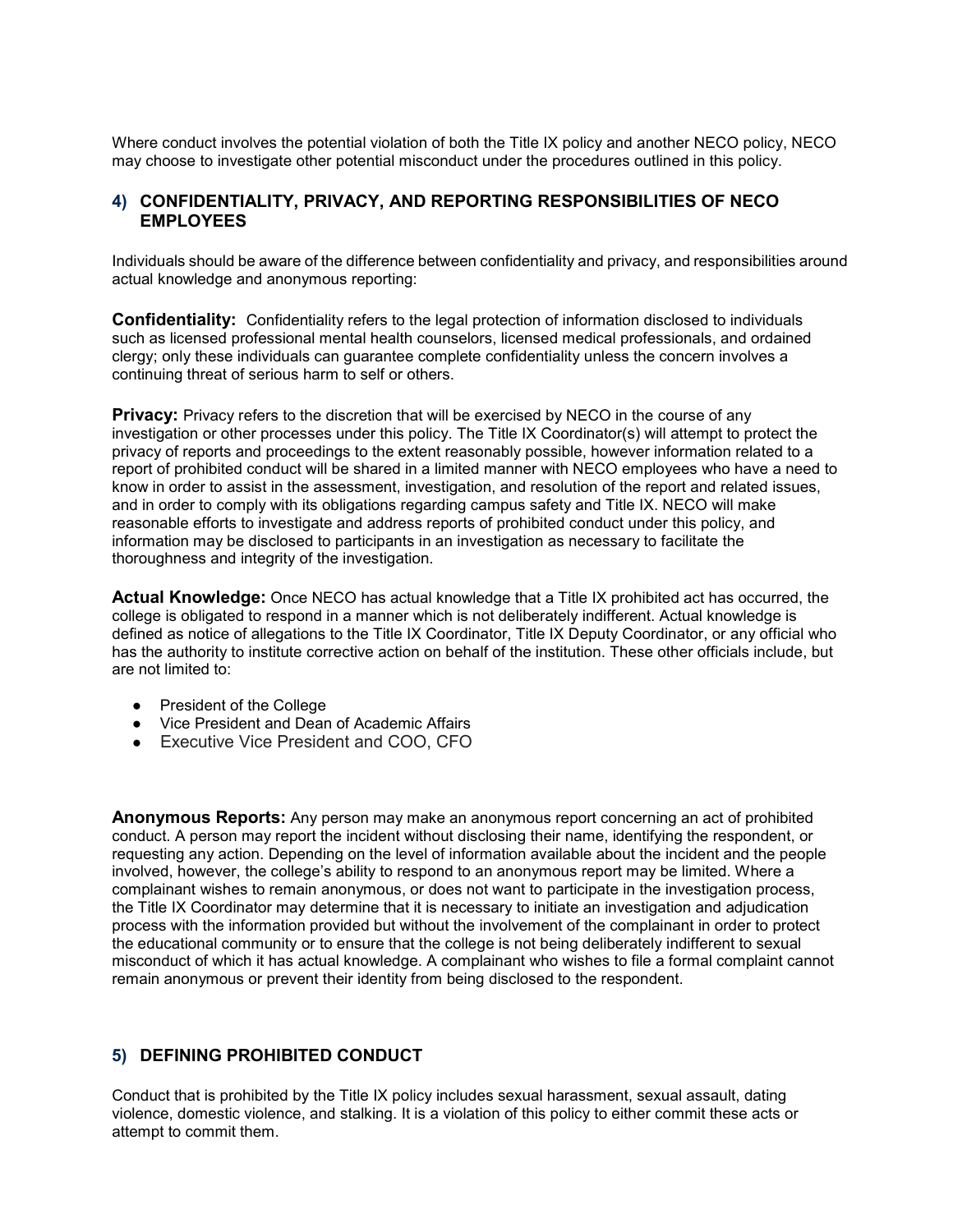# **Definition of the Prohibited Conduct Under the Title IX Policy:**

The Title IX regulations issued by the United States Office for Civil Rights provide definitions of specific conduct prohibited under Title IX. The college's commitment to eradicating sexual misconduct extends to other conduct that does not fall within those definitions, and which is prohibited by other laws and/or college policies.

**1. Quid Pro Quo Sexual Harassment**: A college employee conditions the provision of an aid, benefit, or service of the College on a person's participation in unwelcome sexual conduct.

**2. Sexual Harassment**: Unwelcome conduct that a reasonable person would determine to be so severe, pervasive, and objectively offensive that it effectively denies a person equal access to the college's education program or activity.

**3. Sexual Assault**: Any sexual act directed against another person, without that person's consent (including instances where the victim is incapable of giving consent), and includes each of the following:

**a. Forcible Rape**: (i) Sexual intercourse, or (ii) oral or anal sexual intercourse, or (iii) use of an object or instrument to unlawfully penetrate, however slightly, the genital or anal opening of the body of another person, either (A) forcibly and/or against that person's will, or (B) against the person's will in instances where the victim is incapable of giving consent because of his/her youth or because of his/her temporary or permanent mental or physical incapacity;

**b. Fondling**: Touching of the private body parts of another person for the purpose of sexual gratification, forcibly and/or against that person's will or not forcibly or not against the person's will in instances where the victim is incapable of giving consent because of his/her youth or because of his/her temporary or permanent mental or physical incapacity.

**c. Incest**: Nonforcible sexual intercourse between persons who are related to each other within the degrees wherein marriage is prohibited by law.

**d. Statutory Rape**: Nonforcible sexual intercourse with a person who is under the statutory age of consent.

**4. Dating Violence**: Violence committed by a person who is or has been in a social relationship of a romantic or intimate nature with the victim; and where the existence of such a relationship shall be determined based on a consideration of (a) the length of the relationship, (b) the type of relationship, and (c) the frequency of interaction between the persons involved in the relationship.

**5. Stalking**: Engaging in a course of conduct directed at a specific person that would cause a reasonable person to (a) fear for his, her or their safety or the safety of others; or (b) suffer substantial emotional distress.

# **6) DEFINITION OF CONSENT**

.

**Consent** is a clear and voluntary agreement to engage in specific acts of sexual contact or activity, communicated through mutually understandable words or actions. Consent is freely informed and actively given and can never be assumed or implied.

**Incapacitation** consent is not present when an individual is incapacitated. An Incapacitated individual is someone who cannot make rational, reasonable decisions because they lack the capacity to understand the "who, what, when, where, why, or how" of sexual interaction. This includes a person whose incapacity results from mental disability, sleep, involuntary physical restraint, unconsciousness, or use of alcohol or other drugs. Incapacitation is a state beyond drunkenness or intoxication.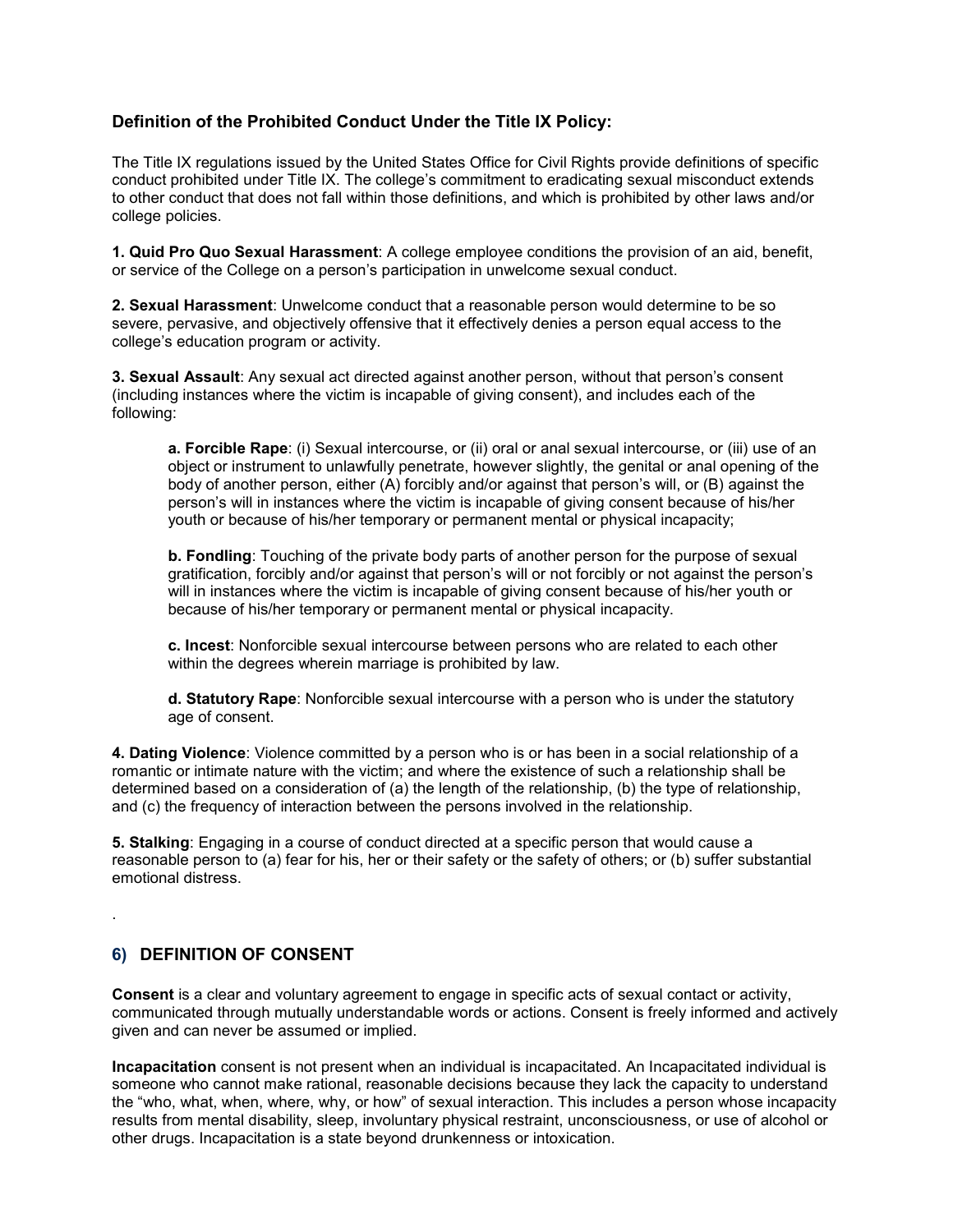**Under legal age,** consent is never present if an individual is under the legal age of consent (16 in the state of Massachusetts).

# **7) REPORTING AN INCIDENT (see Addendum A, Complaint Form)**

Individuals have several options when reporting complaints, all of which are voluntary. An individual bringing forth a report that they have experienced one or more alleged policy violations that could constitute harassment, discrimination, and/or retaliation under these policies is referred to as the **Complainant.** An individual who is alleged to have carried out one or more of the prohibited acts or conduct defined in these policies, also known as the alleged violator is referred to as the **Respondent.**  The Complainant and the Respondent may choose to bring a support person to accompany the party to meetings related to the resolution or adjudication process. This person is referred to as the **Advisor.** The Advisor can be a faculty member, staff member, coach, attorney, parents or friend.

Individuals bringing forth complaints must complete the **"Title IX prohibited conduct, and genderbased harassment Complaint Form"** and identify which process they would like to pursue – Formal Investigation, Informal Resolution, Seek Additional Information, or Provide supportive measures only as a response.

# **INFORMAL RESOLUTION PROCESS**

Individuals may seek an informal resolution in place of a formal report and investigation. The Title IX Coordinator has the discretion to determine whether the nature of the reported conduct is appropriate for an informal resolution, to determine the type of informal resolution that may be appropriate in a specific case, and/or to refer a report for formal investigation at any time. If Respondent is an employee (faculty, staff or other community member) and the complainant is a student, informal options are not available.

Participation in an informal resolution process is voluntary and requires written consent from all involved parties, *including both the Complainant and the Respondent*. NECO allows a Complainant or Respondent to withdraw from the informal resolution process at any time. NECO may decline the request for informal resolution in any particular case and may terminate an ongoing informal resolution process at any time. If the Complainant or the Respondent withdraws from an informal resolution process, or when an informal resolution is otherwise terminated for any reason, any statements or disclosures made by the parties during the course of the informal resolution may be considered in a subsequent formal investigation.

**Resolution with a Neutral Party:** The Title IX Coordinator can arrange to have a trained, neutral party (one of the two Deputy Title IX Coordinators) facilitate a meeting or meetings between the Complainant and the Respondent.

**Interventions and Remedies:** Informal resolution agreements may involve interventions and remedies designed to address the concerns. The Title IX Coordinator will maintain records of all reports and conduct referred for informal resolutions. The Complainant and Responding parties should also know that the Complainant still has the option to bring criminal or civil actions against the Respondent.

#### **FORMAL INVESTIGATION PROCESS (includes evidence gathering, hearing, adjudication)**

Individuals may seek a formal investigation into the complaint. The Title IX Coordinator may consult with any employee of the college, or external legal counsel on a "need to know" basis as part of the formal investigation process. Before any investigation can begin, the Complainant must sign a Formal Complaint requesting an investigation and submit it to the Title IX Coordinator.

The Title IX Coordinator will proceed with an investigation process when a Complainant requests a formal investigation and the Title IX Coordinator determines the alleged misconduct falls within the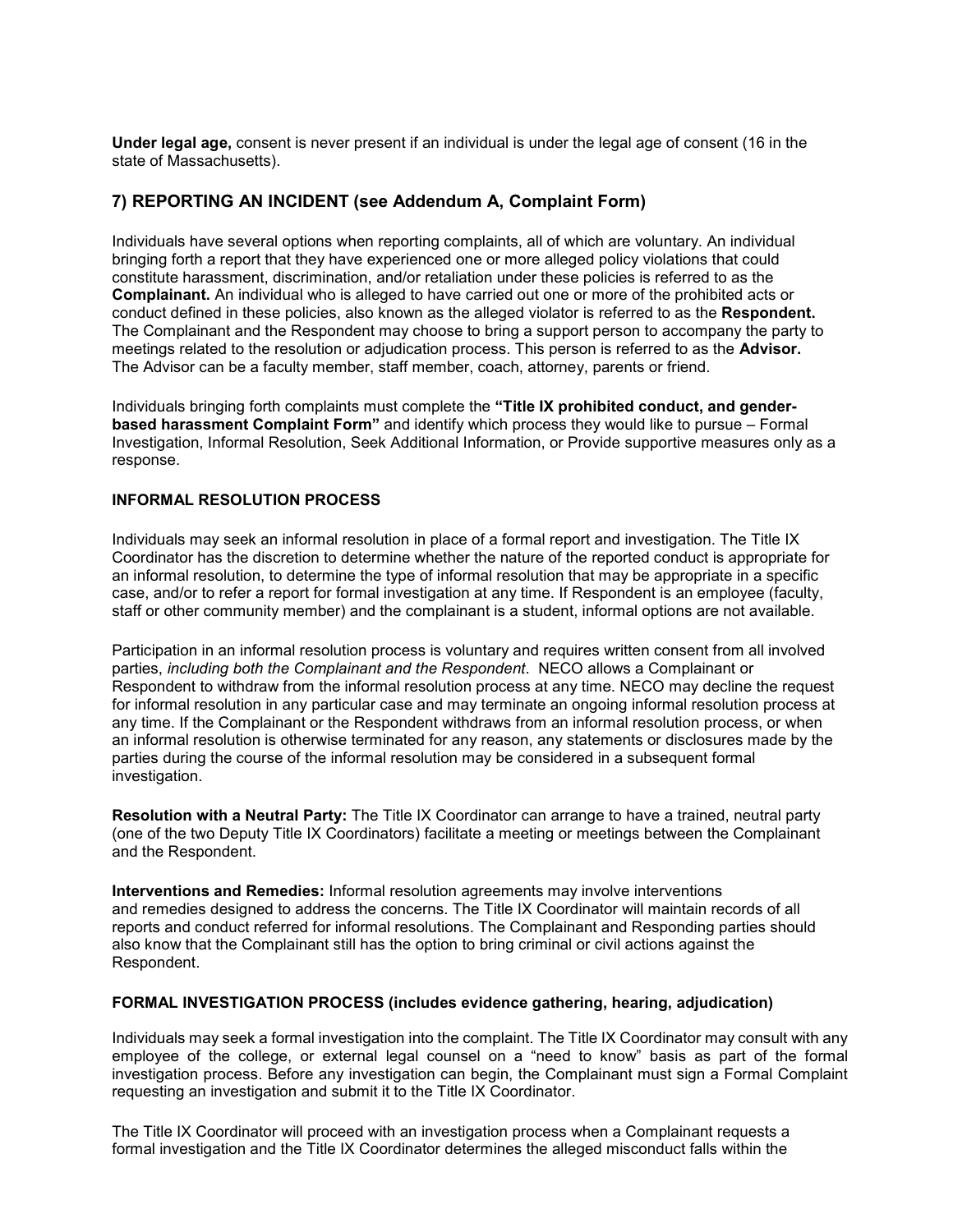scope of Title IX. The Title IX formal investigation process involves an investigation, a live hearing with cross- examination, adjudication, and, if appropriate, the imposition of sanctions.

Under Title IX Regulations, institutions of higher education are required to distinguish between prohibited conduct that is "under Title IX" and prohibited conduct that is a violation of other policies. Under Title IX, NECO must dismiss a Formal Complaint or the part of the allegations in a Formal Complaint, if applicable, during the investigation or hearing where it determines that:

- a) The conduct alleged in the formal complaint does not meet the definition of sexual harassment as defined in this policy;
- b) The alleged conduct did not occur in NECO's education program or activity; or,
- c) The alleged conduct did not occur against a person in the United States.

It is important to note that a dismissal under this provision only applies to allegations of sexual harassment under Title IX. In such an instance, NECO may still investigate a Formal Complaint about allegations of sexual harassment as defined under this Policy. NECO may also investigate allegations of prohibited conduct under this Policy, but it will not technically be "under Title IX Process."

The Title IX Coordinator may dismiss a Formal Complaint, at its discretion, if the Complainant requests in writing to dismiss a Formal Complaint, and/or if the Respondent is no longer enrolled or employed by NECO at the time the Formal Complaint is filed. If NECO dismisses a Formal Complaint, the Title IX Coordinator must provide both parties with written notice of the dismissal and the reason(s) for the dismissal.

# **Notification of Formal Complaint to Respondent**

**Initial Meeting**. The Title IX Coordinator will meet with the Respondent to let them know a report has been filed. The Respondent may bring a support person or an advisor to this initial meeting. The Title IX Coordinator will discuss the nature of the report, explain the rights and responsibilities of the Respondent, explain the prohibition against retaliation, review the Investigation and Adjudication Process, and give the responding party a copy of the relevant policies. NECO will provide written notice to a party whose participation is invited or expected of the date, time, location, participants, and purpose of all meetings, investigative interviews, or other proceedings in the Adjudication Process.

**Responding Party's Statement.** The Respondent will be allowed a reasonable time to respond in writing and through an interview with the Title IX Coordinator. This statement should provide as much detail as possible about the facts surrounding the alleged misconduct and must be written by the Respondent.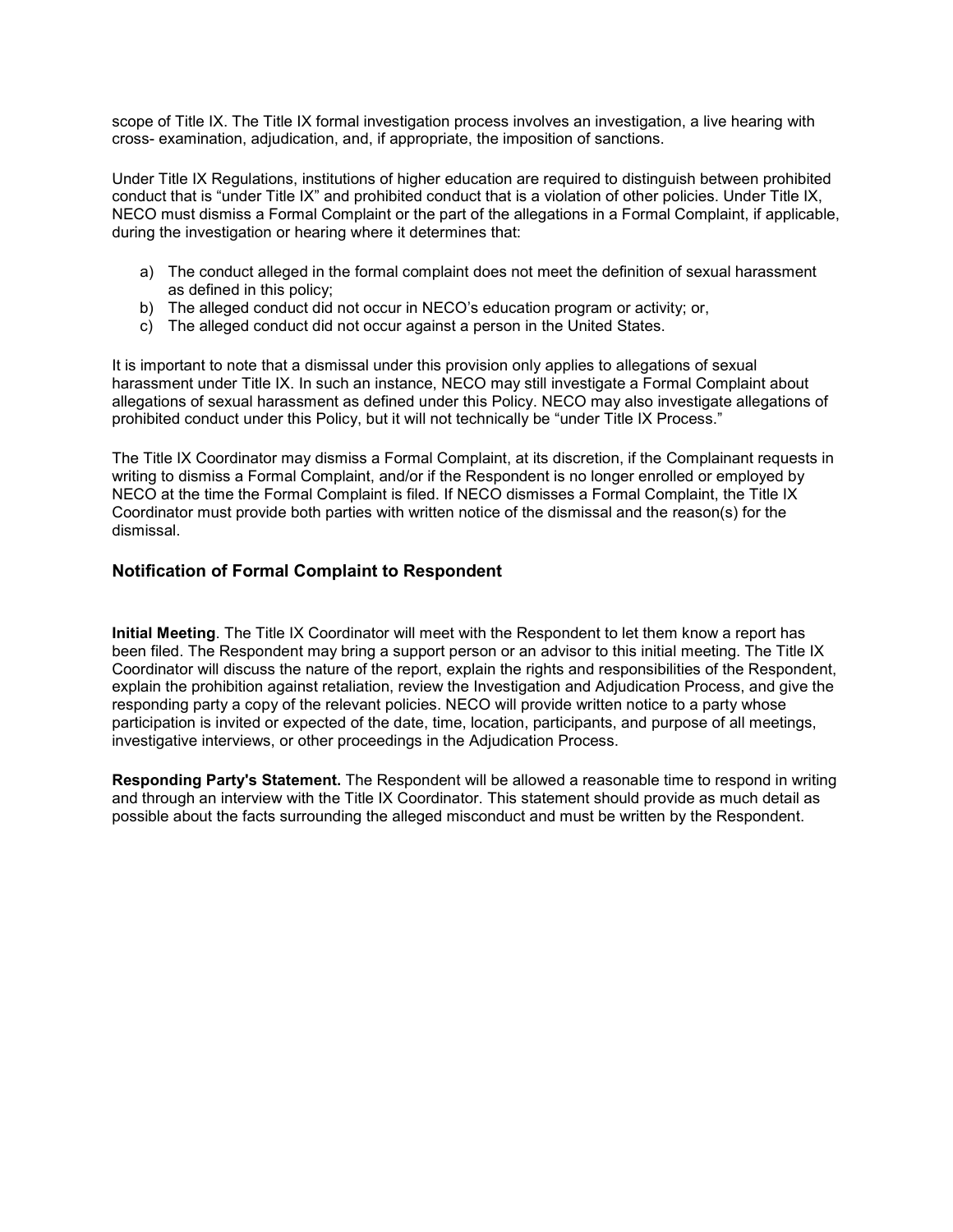### **Alternative Resolution Option of Certain Formal Complaints - Optional**

After the parties have been provided a copy of the written notice of a Formal Complaint, both parties may, in writing, voluntarily agree to use the Alternative Resolution Option, if applicable, at any point prior to reaching a determination regarding responsibility, but the parties are not required to do so. The Alternative Resolution entails the parties forgoing the Investigation and Adjudication Process (including the investigation, report, hearing, adjudication, and sanctions, if applicable) depending on when the parties agree to engage in an Alternative Resolution). For example, the Alternative Resolution may include a mediation process.

At any point prior to agreeing to an Alternative Resolution, each party has a right to withdraw from the Alternative Resolution process and resume the Investigation and Adjudication Process with respect to the Formal Complaint.

#### **Roles of NECO Officials in the Investigation and Adjudication Process:**

The **Title IX Coordinator** will conduct the investigation related to Title IX allegations. The investigator will interview relevant and available witnesses and gather the evidence relevant to the formal report and the facts raised in the parties' statement, to the extent reasonably possible. In all cases, the investigator will conduct an adequate, reliable, and impartial investigation into the allegations of the report, reviewing all evidence deemed to be relevant. Parties and Witnesses should make themselves reasonably available to the Investigator. Students who refuse to cooperate with the investigation, as determined by the Title IX Coordinator, are in opposition to this core belief and may face disciplinary action for their refusal to cooperate. The Title IX Coordinator reserves the right to consult with any experts, which they deem necessary to the determination of the facts of this case.

The **Hearing Officer** is responsible for conducting the hearing in an orderly manner, controlling the conduct of all participants and attendees of the hearing, and rendering a written determination regarding the responsibility of the Respondent's alleged conduct charges in an impartial, neutral, and objective manner. The Hearing Officer will be an impartial Title IX Deputy Coordinator (or alternate) assigned by the Title IX Coordinator.

The **Formal Adjudication Process** involves an objective evaluation of all relevant evidence obtained, including inculpatory evidence which supports that the Respondent engaged in a policy violation and exculpatory evidence which supports that the Respondent did not engage in a policy violation.

#### **Interviewing Witnesses and Gathering of Evidence:**

After both parties - the Complainant and the Respondent - have submitted their statements, Title IX Coordinator will initiate an investigation. The investigation of a Formal Complaint can take 90 days to resolve from the filing of a Formal Complaint.

**Access to Evidence** The Title IX Coordinator will provide access to all evidence obtained (whether relevant or not) as part of the investigation to both parties. Both parties will have ten (10) days to inspect, review, and respond to the evidence. All responses to the evidence must be submitted by the party in writing to the Title IX Coordinator. Advisors are not permitted to submit written responses to the evidence on their own or on behalf of the party they are advising.

**Investigation Report**. The completed investigation report will outline each of the allegations that potentially constitute prohibited conduct under this Policy, provide the timeline of the investigation, fairly summarize the relevant evidence, participant statements, and responses to questions. The Title IX Coordinator may draw conclusions and make recommendations regarding the credibility of all testimony and the reliability of documentation. The Title IX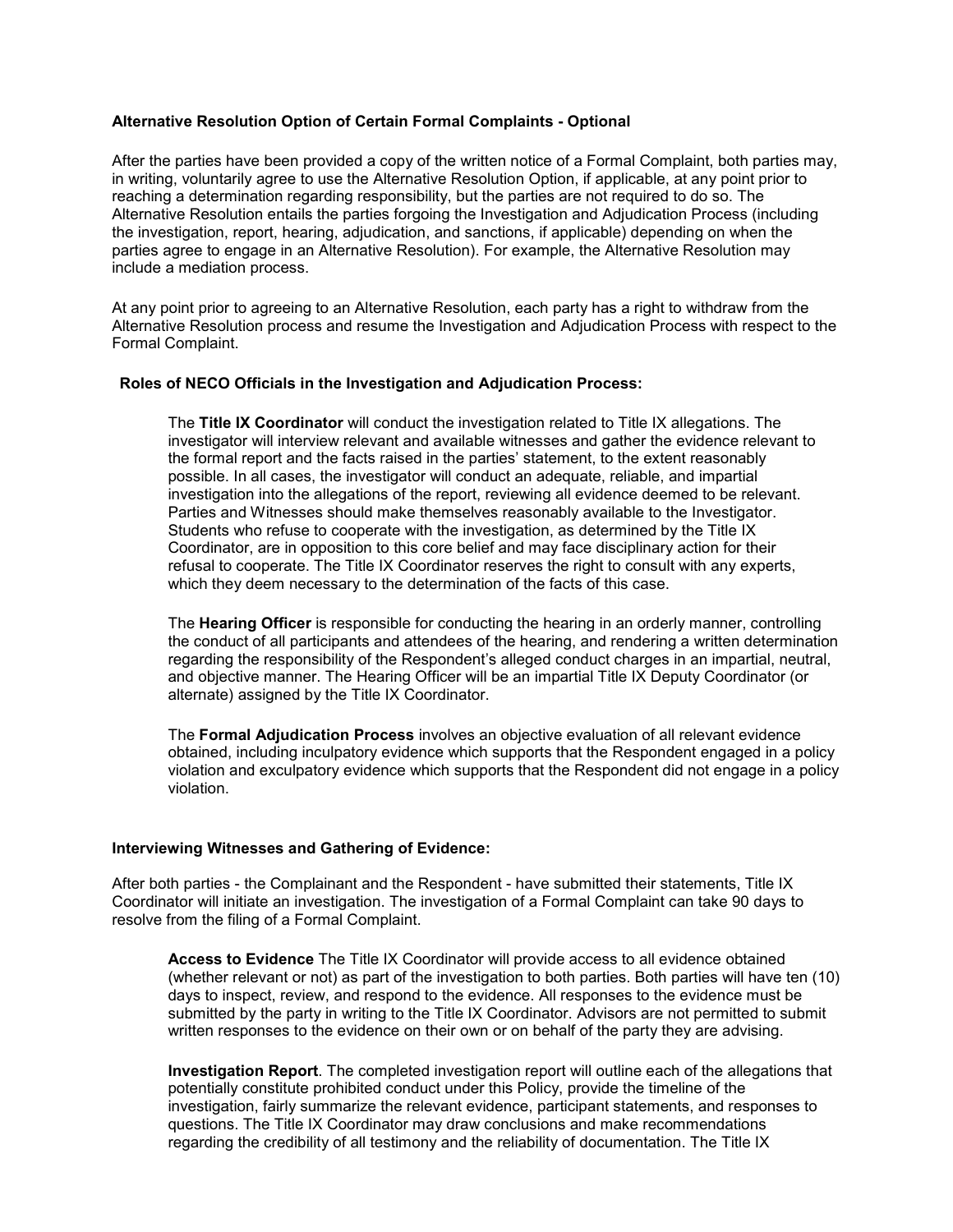Coordinator will then provide the investigation report concurrently to both parties and the hearing officer assigned for the hearing.

### **Referral for Hearing:**

Once the final investigation report (based on the formal complaint) is shared with the parties, the Title IX Coordinator will refer the matter for a hearing (by 3 panelists, made up of faculty or staff from NECO). The Hearing Officer will be one of the Title IX deputies.

The hearing cannot be less than ten (10) business days from the conclusion of the investigation (when the final investigation report is transmitted to the parties and the Hearing Officer) unless all parties and the Hearing Officer agree to an expedited timeline.

The Hearing Officer may ask questions during the hearing of any party or witness and may be the first person to ask questions of any party or witness. Each party's advisor will have an opportunity to ask relevant questions and follow-up questions of the other party and of any witnesses that participate in the hearing, including questions that challenge credibility. Each advisor has the ability to ask questions directly, orally, and in real-time at the hearing. The parties will not be permitted to personally ask questions of the other party or any witnesses that participate in the hearing.

### **Hearing Officer Determination:**

After the panel convenes, the hearing officer will issue a written determination, which must include the following:

- The allegations that potentially constitute prohibited conduct under this Policy;
- A description of all of the procedural steps of the Adjudication Process under this Policy (from receipt of a Formal Complaint to the determination regarding the responsibility of the Respondent, including any notifications of the parties, interviews with parties and witnesses, site visits, methods used to gather other evidence, and hearings held);
- The findings of fact supporting the hearing officer's determination:
- The conclusion(s) and a rationale as to whether the Respondent is responsible for each allegation;
- The disciplinary sanctions, if applicable;
- The remedies, if applicable, designed to restore the Complainant's access to the education program or activity; and
- The institution's procedures and permissible bases for the parties to appeal, if applicable

The hearing officer will send a copy of the written determination to the Title IX Coordinator, who will then share it with Complainant and Respondent simultaneously.

#### **Sanctions:**

The following sanctions and remedies listed below may be considered by the hearing officer, in accordance with this Policy. The hearing officer may impose one or more sanctions.

#### **List of possible sanctions for Student Respondents:**

- Written Warning
- Training/Counseling
- Probation
- Suspension
- **Expulsion**
- Withholding or revocation of Degree

# **List of possible sanctions for Employee Respondents:**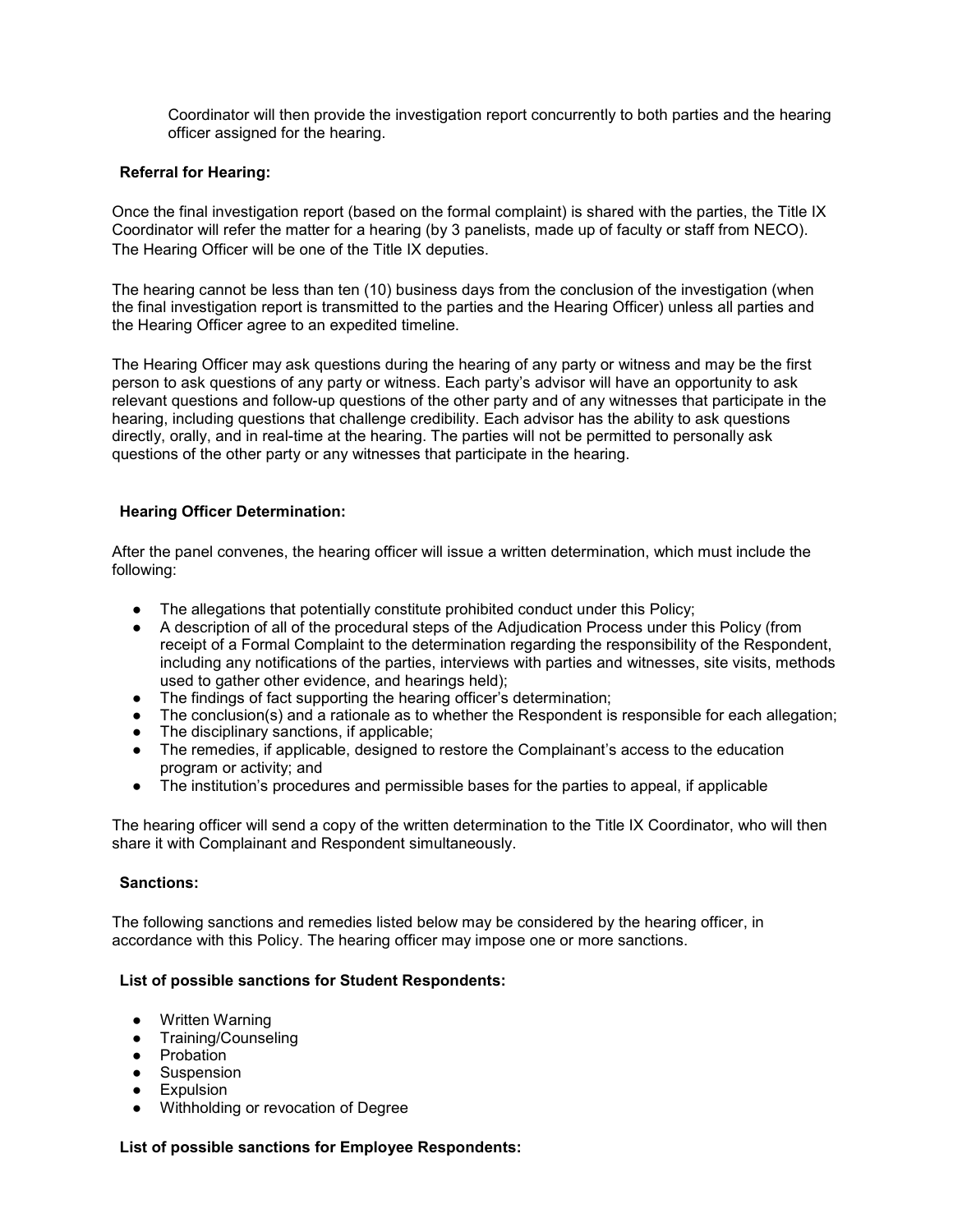- Written Warning
- Training/Counseling
- Employment probation;
- Job demotion or reassignment of duties
- Suspension with or without pay for a specific period of time;
- Dismissal or termination;
- Ineligible for rehire

Sanctions will be determined based on the seriousness of the misconduct and on the individual's prior disciplinary history if any. Sanctions will be communicated to the parties, as appropriate, in writing by the Title IX Coordinator.

### **Appeals:**

Either party may appeal in writing the hearing officer's determination on the following bases:

- A procedural irregularity that affected the outcome of the matter;
- There is new evidence that was not reasonably available at the time of the determination regarding responsibility or dismissal was made that could affect the outcome of the matter; or
- The Title IX Coordinator, Investigator(s), or Hearing Officer had a conflict of interest or bias for or against the parties (generally, or specifically in this matter) that affected the outcome of the matter.

The appeal letter should be submitted via e-mail to: Beth Davies, Title IX Coordinator. The written appeal must specifically state the grounds under which the appeal has been filed and must be submitted within the seven (7) day time limit after their notification of such determination. The written appeal must set forth the information/evidence to support the appeal, or will not be considered.

Both parties will be notified in writing when an appeal is filed, and the appeal procedures will apply equally for both parties. In considering the appeal, the Dean of Academic Affairs will be given the written appeal, the Investigative Report, including the statements of the Complainant and Respondent, and the Hearing Officer's decision to review.

The Appeal Decision will specify the finding on each ground for appeal, and be sent in writing to all parties simultaneously. The Appeal Decision may require another hearing, reverse the hearing's determination, or affirm or amend the sanctions.

#### **False Reports, Statements, and/or Information**

The college takes all reports of Sexual Harassment seriously. An individual who knowingly makes an intentionally false report of Sexual Harassment, or makes false Statements or submits false information during the Grievance Process, with the intent to injure the reputation of another, or made without regard for the truth, may be deemed in violation of, and may be subject to appropriate disciplinary actions pursuant to, the Student Code of Conduct or the Employee Handbook, as appropriate. This provision does not apply to reports, Statements, and/or submissions of information made in good faith, even if the reports, Statements, and/or submissions are not substantiated through an investigation.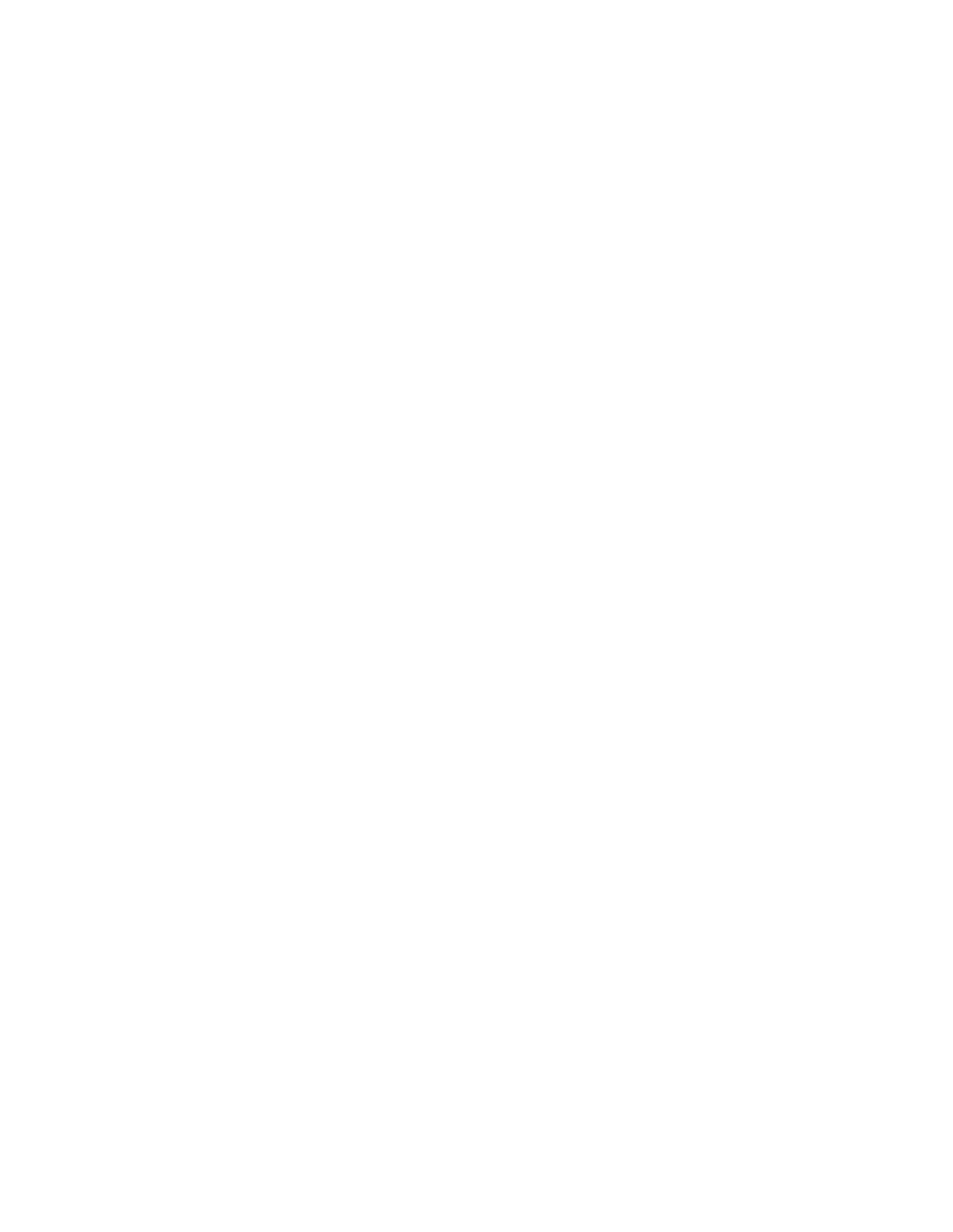# **Addendum A Title IX prohibited conduct, and gender-based harassment Complaint Form**

| <b>Basic Personal Information</b>                                                                                                                                                                                                       |                                                                                                                  |
|-----------------------------------------------------------------------------------------------------------------------------------------------------------------------------------------------------------------------------------------|------------------------------------------------------------------------------------------------------------------|
| Your Name:                                                                                                                                                                                                                              | and the control of the control of the control of the control of the control of the control of the control of the |
|                                                                                                                                                                                                                                         |                                                                                                                  |
| Telephone:                                                                                                                                                                                                                              |                                                                                                                  |
| Preferred method of contact (please circle): Email Phone                                                                                                                                                                                |                                                                                                                  |
| <b>Your Affiliation with NECO:</b>                                                                                                                                                                                                      |                                                                                                                  |
| <b>OD Student</b>                                                                                                                                                                                                                       |                                                                                                                  |
| ASIP/AODP                                                                                                                                                                                                                               |                                                                                                                  |
| MS/MSOD                                                                                                                                                                                                                                 |                                                                                                                  |
| Staff                                                                                                                                                                                                                                   |                                                                                                                  |
| Faculty                                                                                                                                                                                                                                 |                                                                                                                  |
| <b>NECO Affiliate</b>                                                                                                                                                                                                                   |                                                                                                                  |
| Non-NECO Affiliate                                                                                                                                                                                                                      |                                                                                                                  |
|                                                                                                                                                                                                                                         |                                                                                                                  |
| Information about alleged incident:                                                                                                                                                                                                     |                                                                                                                  |
|                                                                                                                                                                                                                                         |                                                                                                                  |
|                                                                                                                                                                                                                                         |                                                                                                                  |
| Circle one: On Campus   Off Campus   At NECO Sponsored Event   Abroad                                                                                                                                                                   |                                                                                                                  |
|                                                                                                                                                                                                                                         |                                                                                                                  |
| <b>Type of Misconduct:</b><br>Discrimination or Harassment                                                                                                                                                                              |                                                                                                                  |
| Race/Color                                                                                                                                                                                                                              | National Origin/Ethnicity                                                                                        |
| _________Sexual Orientation                                                                                                                                                                                                             | ______Gender Identity/Expression                                                                                 |
| __________Age (40+ years of age only)                                                                                                                                                                                                   |                                                                                                                  |
| _________Sex/Gender                                                                                                                                                                                                                     | _Disability                                                                                                      |
| <b>Other:</b> <u>Campbell</u> Contains a state of the state of the state of the state of the state of the state of the state of the state of the state of the state of the state of the state of the state of the state of the state of |                                                                                                                  |
| Sexual Misconduct                                                                                                                                                                                                                       |                                                                                                                  |
|                                                                                                                                                                                                                                         | _Sexual Harassment (unwelcome comments or physical contact of a sexual nature)                                   |
| Sexual Assault (unconsented touching)                                                                                                                                                                                                   |                                                                                                                  |
| Sexual Exploitation (unconsented watching, recording, exposing, inducing                                                                                                                                                                |                                                                                                                  |
| intoxication)                                                                                                                                                                                                                           | Stalking (causing fear, distress, alarm because someone is following or seeking you either                       |
| in person or using electronic means)                                                                                                                                                                                                    |                                                                                                                  |
|                                                                                                                                                                                                                                         | Relationship Violence (intentionally controlling behavior - covers relatives, friends,                           |
| roommates and/or those in an intimate or domestic relationship)                                                                                                                                                                         |                                                                                                                  |
| <b>Domestic Violence</b>                                                                                                                                                                                                                |                                                                                                                  |
| Sex/Gender Discrimination                                                                                                                                                                                                               |                                                                                                                  |
| Retaliation                                                                                                                                                                                                                             |                                                                                                                  |
|                                                                                                                                                                                                                                         | Please describe your prior participation in a complaint and/or investigation, indicating if you were a party     |
| (complainant or respondent) and how this relates to the retaliation:                                                                                                                                                                    |                                                                                                                  |
|                                                                                                                                                                                                                                         |                                                                                                                  |

### **Persons Involved:**

Respondent's Name (the person who committed the misconduct): \_\_\_\_\_\_\_\_\_\_\_\_\_\_\_\_\_\_\_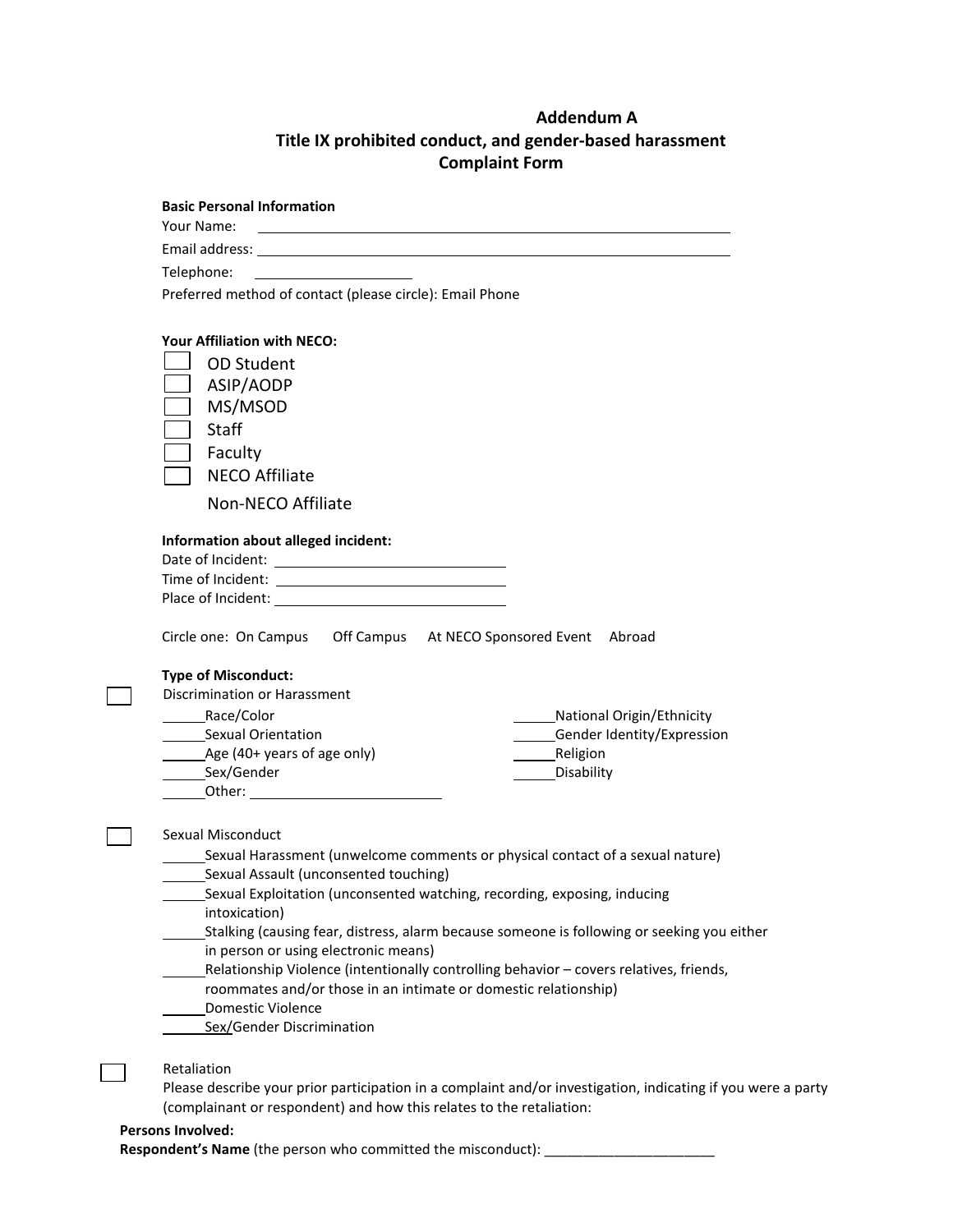# **Respondent's Affiliation with NECO**



**Potential Witnesses and how to reach them (if known):**